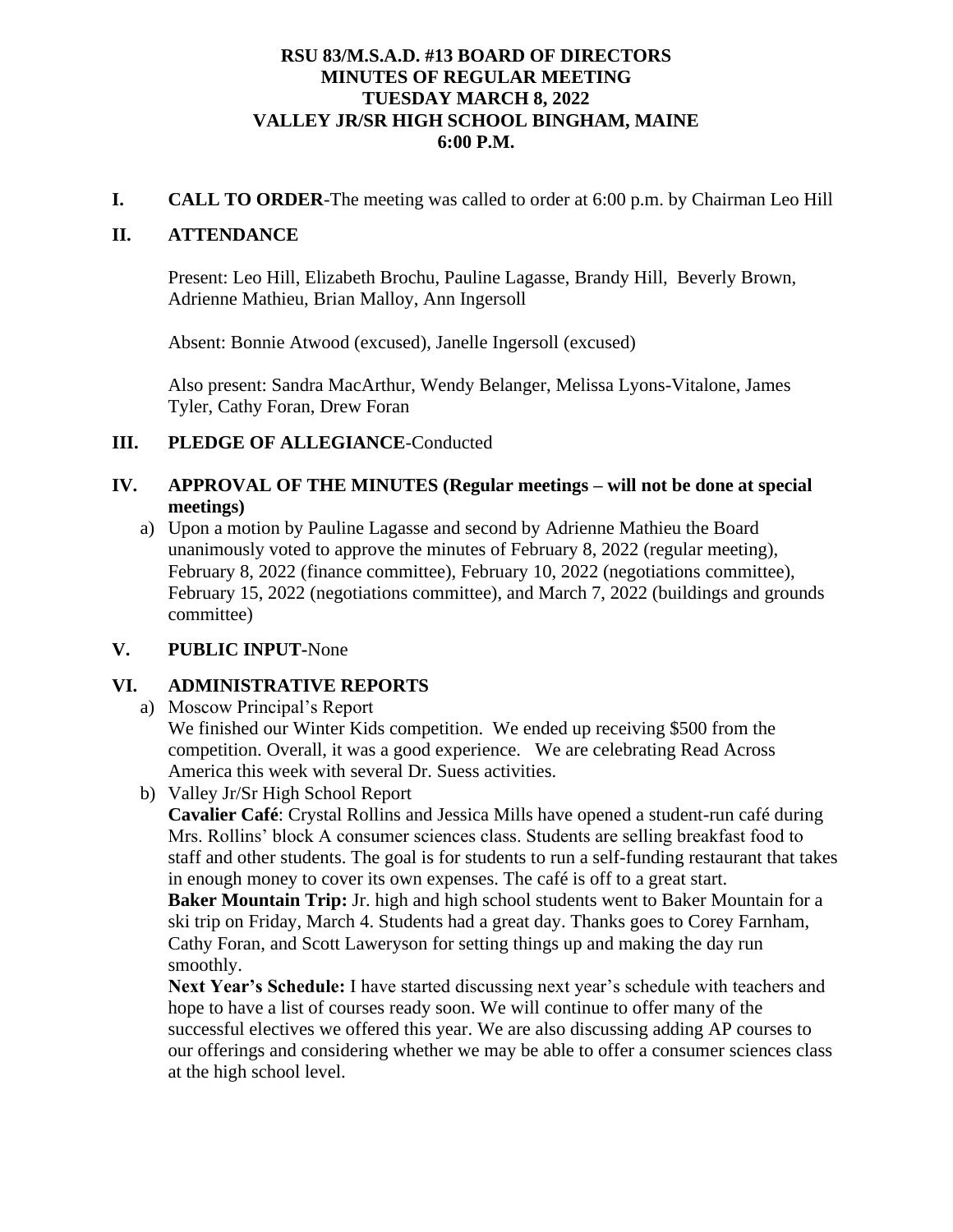# c) Director of Special Services Report

# **Summer School**

The ESEA Reallocation grant for Title I summer programming is due March 11. We will be requesting funds to operate a summer program structured similarly to last year. Last year, we requested and received \$24,865 for a similarly structured program. Learning targets will be aimed at areas in need of growth as identified by teachers and NWEA data.

# **ESEA/LE Fiscal Allocations**

Projections for FY23 ESEA and LE funds have not been made available yet. I will report them as soon as they are made available.

## **Special Education**

Staff continue to work hard to meet the needs of the students. The needs we are seeing are becoming more and more complex, and our numbers continue to climb.

The following numbers of students either have an identified disability, or are in the referral process:

Moscow - 18 of 57 (32%)

Valley - 34 of 128 (27%)

d) Athletic Director's Report

## **Basketball:**

Basketball season is completed. All four basketball teams have had an extremely successful year.

- Middle-School girls and boys both finished as runners-up in the pine-cone tournament
- Girls Varsity made it to the 2<sup>nd</sup> round at the Civic Center and had a season record of 14-2
- Boys Varsity finished the season as regional runners-up and had a season record of 12-5

**Acknowledgements**: Basketball East/West All-Star nominations included the following players and will be acknowledged at the East-West Banquet at the end of the year (date TBD).

- Brielle Hill  $11<sup>th</sup>$  Grade
- Madeline Hill  $9<sup>th</sup>$  Grade
- Emily Collins  $-12^{th}$  Grade
- Fisher Tewksbury  $8^{th}$  Grade
- Harry Louis  $8<sup>th</sup>$  Grade
- Fisher Tewksbury and Harry Louis were acknowledged as Hoop 8 All-tournament team. They are the first  $8<sup>th</sup>$  graders from Valley to receive the recognition.

# **Softball and Baseball:**

Softball and Baseball sign-ups are currently at the main office. We are still in need of the following coaches:

- Middle-School Baseball
- Middle-School Softball
- Varsity Baseball

# **Pep-Rally:**

Valley High School had their first pep-rally of the year. All SAD 13 students and staff were in attendance. Activities included: cheering competition, staff vs. players (foul-shot) competition, relay race (varsity players paired up with random students) and recognition from the varsity coaches.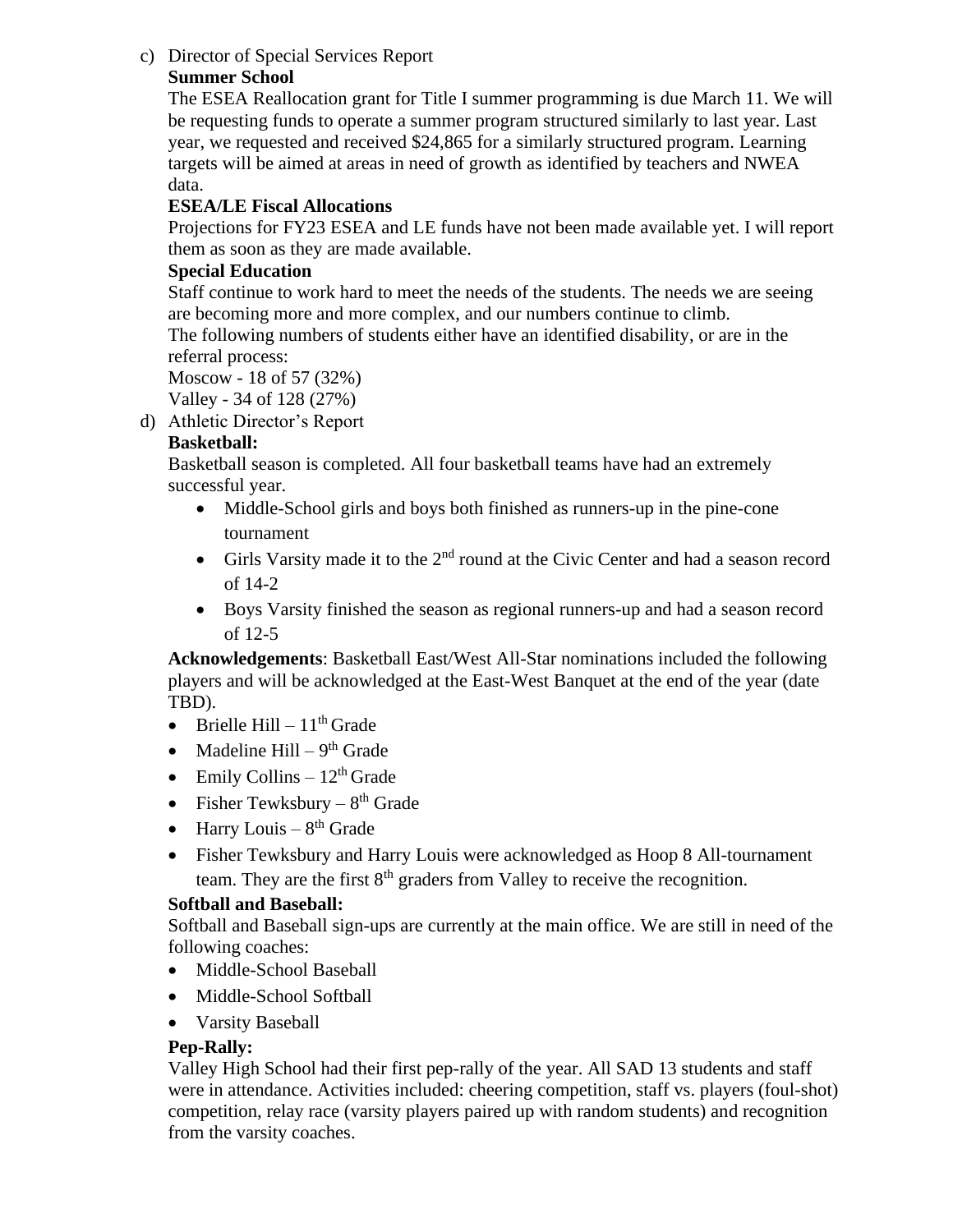# **VII. ADJUSTMENTS TO THE AGENDA**

- a) XIII (f) Dedication of old shop
- b) XIII (g) Changes to ESSER ARP application

# **VIII. GOOD NEWS**

a) Old shop building is being updated.-The renovation is moving along. They are painting now.

# **IX. COMMUNICATIONS**

- a) Financial Statement-We will need to transfer funds to cover Instruction and Special Education. It is a tight budget. We will update carry forward again.
- b) Superintendent MacArthur's April schedule-Vacation days during April school vacation week.
- c) Curriculum and Instruction-Shelly continues to work with 1 or 2 teachers on lesson and unit plans as well as Moscow's writing program.
- d) Resignation and acceptance of Scott Shaw, custodian, Valley Jr/Sr High School
- e) Met with Bingham & Moscow selectmen on February 15 and February 17
- f) Enrollment-We continue to enroll new students.
- g) COVID updates-Masking is now optional on buses and continues to be optional in our schools. CDC is updating the SOP. It should be available this week.

# **X. REPORT OF SUPERINTENDENT**

- a) 2022-2023 Budget Preliminary Overview-Reviewed the draft budget. The draft budget is up 15%. The board wants this reduced. This could mean a reduction in force, 75% of the budget is staff. Utilities are up as well as health insurance and all other insurances. Our electric power is locked in until November 2024. Our oil bid was locked in at \$2.699/gallon, but water and sewer continue to increase. Diesel and gasoline also continue to increase.
- **XI. SUB-COMMITTEE REPORTS** (Finance Committee, Policy Committee, Negotiations Committee, Transportation Committee, Buildings and Grounds Committee, Personnel Committee)

Finance (Bonnie Atwood, Elizabeth Brochu, Brian Malloy)

Policy (Leo Hill, Janelle Ingersoll, Brandy Hill, Beverly Brown)

Negotiations (Pauline Lagasse, Adrienne Mathieu, Janelle Ingersoll, (alternate) Beverly Brown)

Transportation (Leo Hill, Brian Malloy, Adrienne Mathieu)

Buildings and Grounds (Leo Hill, Bonnie Atwood, Ann Ingersoll, Beverly Brown) Personnel (Leo Hill, Elizabeth Brochu, Brandy Hill, (alternate) Janelle Ingersoll a) Policy committee

# **XII. OLD BUSINESS**

a)

# **XIII. NEW BUSINESS**

- a) Upon a motion by Adrienne Mathieu and second by Brandy Hill the Board unanimously voted to approve the school calendar for 2022-2023
- b) Vote to enter Executive Session pursuant to 1 M.R.S.A. §405(6)(A) for the purpose of discussing the evaluation of the Athletic Director-tabled
- c) Vote on Britani Cabassa as the Athletic Director and authorize the Superintendent to issue a contract.-tabled
- d) Vote on the nomination of a Special Education teacher (if available) and authorize the Superintendent to issue a contract.-tabled